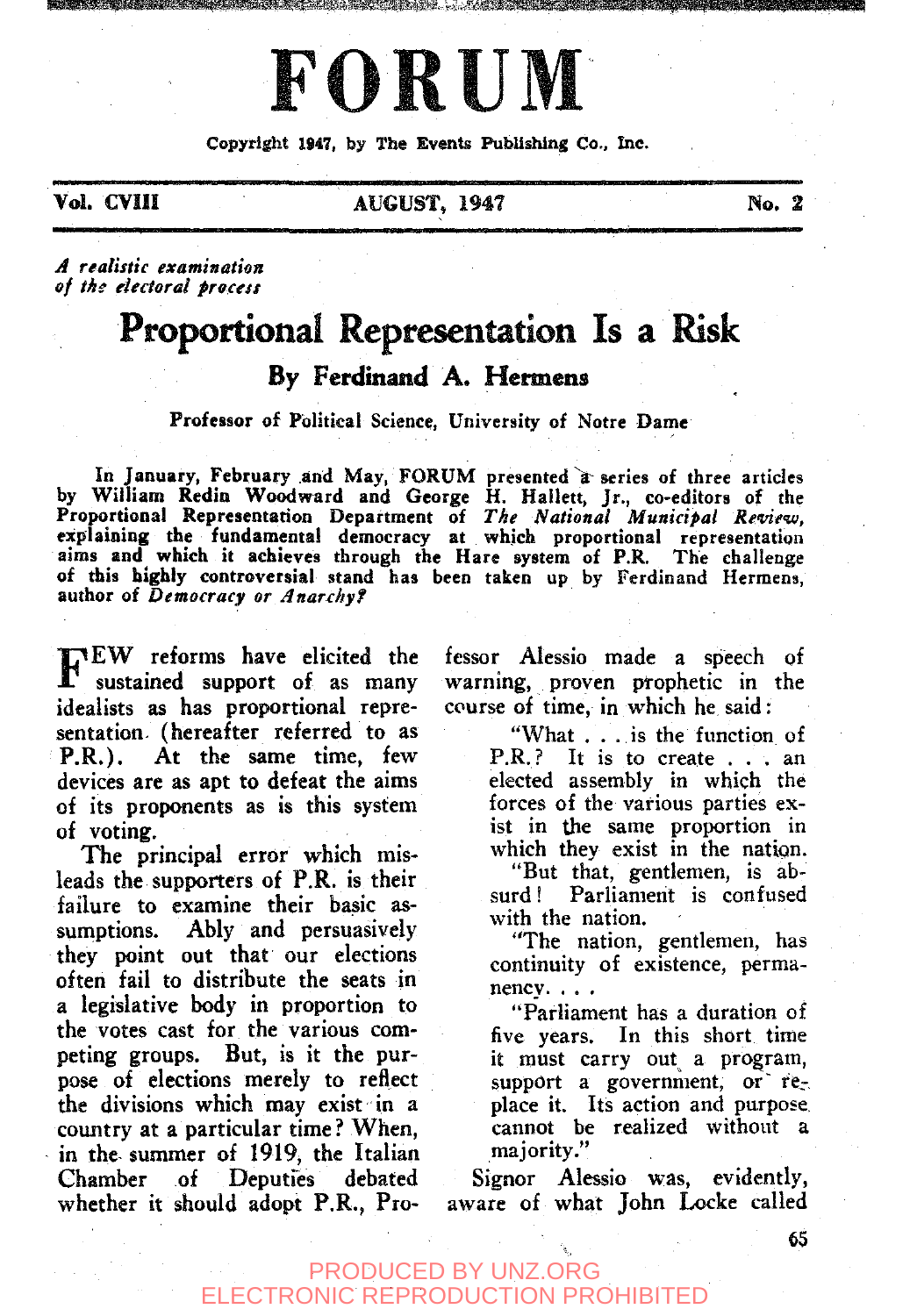The process property and the me

"the variety of opinions, and contrariety of interests which unavoidably happen in all collections of men." He knew that if there is to be a democratic government we must go beyond such "variety" and "contrariety." In fact, do we not invite anarchy if we limit ourselves to an attempt to reproduce in a parliamentary body all dififerences existing in a country, without making any provision for coordination and unity?

Elections under a majority system do take into account the disrupting factors in which society abounds; they offer a way of overcoming potential disintegration by a unifying force which is set in motion by the voluntary action of the voters themselves. Basically, the solution lies in the simple requirement that candidates, in order to be elected, must obtain more than  $50$  per cent of the valid vote<sup>1</sup>. Proponents of P.R. stop at this figure; they emphasize that 51 per cent may get everything and the 49 per cent nothing. We must go beyond the mathematics, however, and realize the deep sociological implications of the process by which the totals are accumulated. In the first place the process involved is one of

persuasion (except in boss govern ment, now happily in decline). W may properly say that governmen by majority is government by pen suasion. In the United States thos to be persuaded include Protestants Catholics and Jews, people North, Central and Southern Euro pean descent, farmers, workers an« businessmen, and besides, voter with a considerable variety of politi cal views. In the doubtful state in particular, which decide victor or defeat in a national election, n party wins which does not succeein rallying a cross section of al' major (and some minor) group For this reason the late Thoma Woodlock was right when he said "Democracy is the protection c minorities by the rule of the majoi ity." Our majorities in fact ar composed of voters who in thei turn belong to various minorit groups, and who would leave an majority party, causing it to rever to minority status, if their right were violated. The party leader are aware of this fact, and as a re suit they constantly endeavor t broaden the areas of agreemen among their followers, and to nai row down the areas of disagree ment.

P.R., on the other hand, make possible the election of candidate by mere fractions rather than by cross section of *all* the people. *Th Cincinnati Enquirer,* in a front pag editorial, published on June 4 1939, said: "It is clearly apparen that if there were 20,000 Hindi voters in Cincinnati they could elect a representative of their rac to Council just because, he is

<sup>1</sup> If more than two candidates are in the running, a candidate may win with less than half of the total vote. Election by mere pluralities is, however, by no means incompatible with the requirements of government by consen of whom were elected to their first terms with about 40 per cent of the vote, demonstrate that such officials will endeavor strongly to govern in such, a way as to rally a majority of at least the major party vote when they come up for re-election.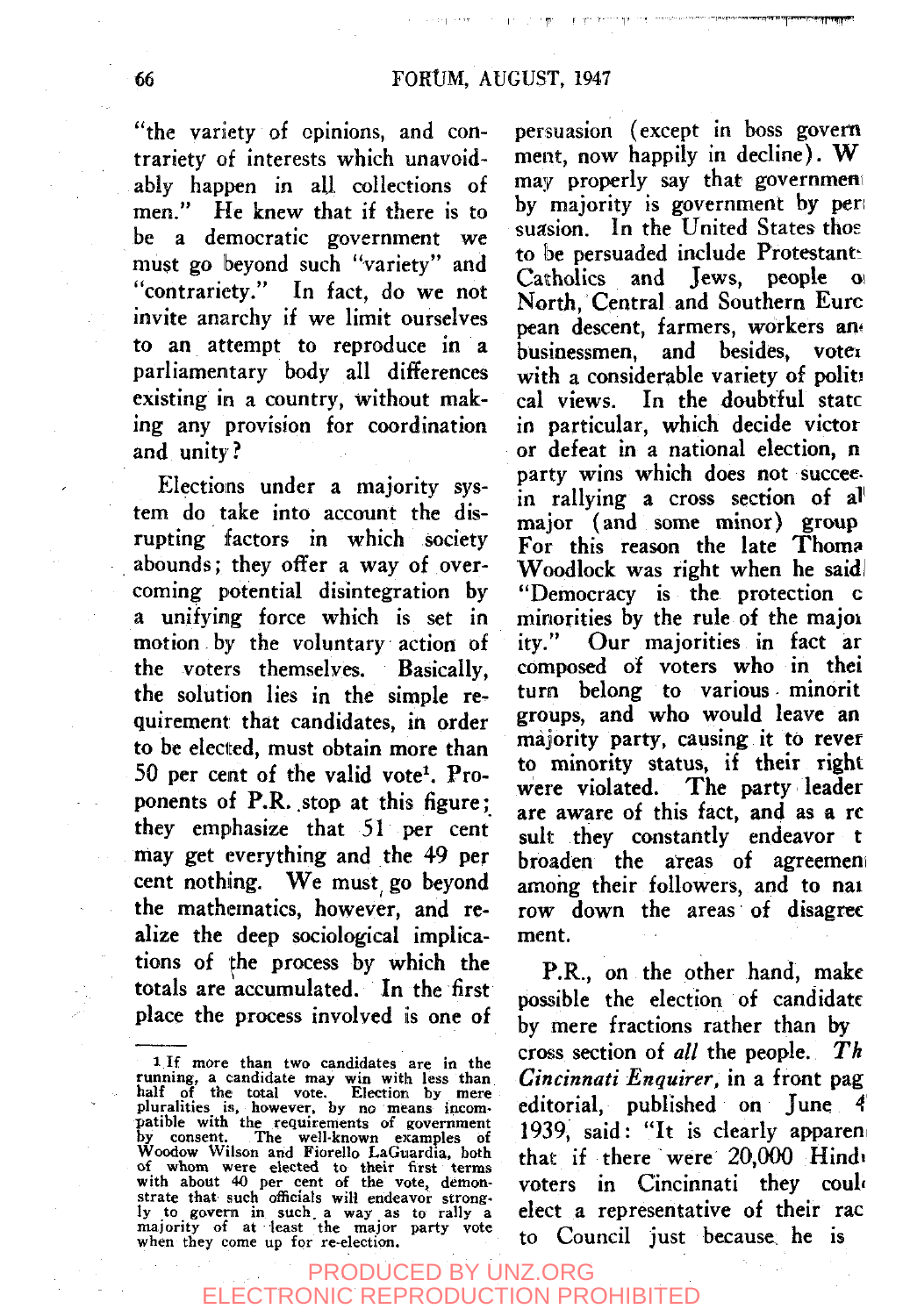Hindu, and without reference to other necessary qualifications." To be more practical, the paper added: "Right now it is better than an even money bet that the next city council will contain at least one Bingo member whose election will be brought to pass by Bingo enthusiasts."

Hindus are pacifists, and Bingo enthusiasts hardly constitute a serious threat to social cohesion. Ours is the time, however, of political extremists of the Fascist, Nazi and Communist type. It is interesting to note that in a decisive number of cases these extremists were unable to secure local strongholds which they would have needed in order to make any headway at all under the majority system. Hitler's Nazis, for example, were in the elections of December, 1924, and in those of 1928 everywhere so utterly weak that, under a majority system, they could not have elected a single candidate. It is unlikely that the National Socialist party could have continued to exist after having been defeated year after year. Probably it would have become defunct and Hitler might have resumed his career as a house-painter.

P.R. elected enough Nazis to keep that party alive even in the lean years, and it made possible an easy and rapid growth when the party could exploit the misery of the depression. One hundred and seven Nazis were elected in September, 1930, the election ia which the Weimar Republic suffered a blow from which there was to be no recovery. How would they, even then, have fared under a majority system? If we divide the territory of the Reich into 400 districts of approximately equal size, we find that the Nazi lists did not secure as much as 40 per cent of the total vote cast in a single constituency. What such a result means under the majority system is illustrated by the Progressive movement of 1924. The elder LaFollette obtained 16.2 per cent of the popular vote, in spite of the fact that his ticket could not find a place on the ballot in some states. Hitler secured 18.3 per cent, a very liberal system of P.R. making it possible for him to have his lists appear on the ballots in every precinct in the country. LaFollette secured only the electoral vote of Wisconsin, 2.4 of the total, and his coalition collapsed the day after the votes were counted. Hitler obtained, thanks to P.R., nearly a fifth of the seats in the German Reichstag and was able, in conjunction with the Communists and the Nationalists, both of whom had been favored by P.R. also, to make the normal functioning of parliamentary government impossible.

There are few cases where P.R. is applied as logically, and where its consequences are likely to be as serious, as was the case in the Germany of the Weimar Republic. In Germany the entire country practically formed one large constituency; with a minor modification adopted to avert the threat of a midwives' party — all local sur-; pluses could be transferred to a national list. Thus a party might secure a substantial number of seats even if it nowhere appealed to more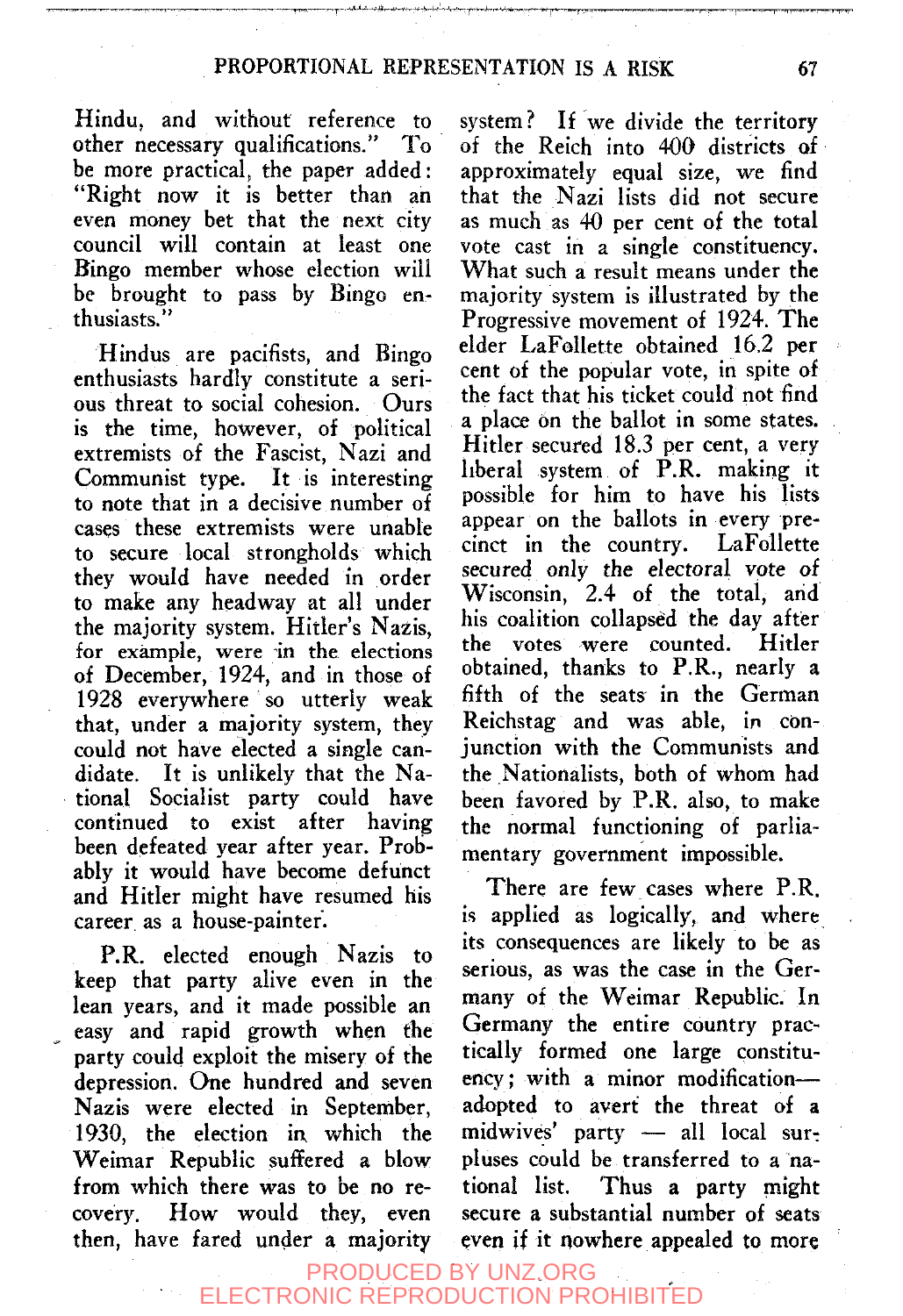thaa a tiny fraction of the electorate. Thus full "electoral justice" was done and the results were as<br>described above. It is interesting It is interesting to note that Thomas Hare, the inventor of the single transferable vote, proposed making England into one single constituency. He frankly stated that in such a case "minorities . . . (will) far exceed the entire number of minorities now existing, by the operation of numberless affinities and compulsions which, in a state of liberation, will dissolve the present majorities."

Modern advocates of P.R. are less consistent. They keep election districts small and do not permit the transfer of surpluses from one district to the other. In Ireland, for example, 15 constituencies elect only three members each. This means that a third of the total vote is needed to make certain of the election of a candidate. At the same time, whichever party secures more than 50 per cent of the total vote obtains two of the three seats. Under such conditions, the typical results of P.R. may be obscured to suth an extent that even the election of a majority party to a parliamentary body becomes possible. Let it be added, however, that so far as Ireland is concerned, there remain a sufficient number of large constituencies to cause fears among competent observers that, if the present arrangement is continued, the country may yet travel the path of political disintegration.

Similar considerations apply to the P.R. elections held in France. The number of seats per constituency was deliberately kept down in

order to freeze out small parties. This was accomplished to a considerable extent. The wasting of votes on the part of some of the minor groups was enormous. Let it be added that the measures taken against small parties did not make the large parties any more able to govern. In the latest P.R. elections, the Communists became the strongest party, a fact which caused them to increase their claims and made cooperation with them more difficult. Besides, the three major parties are separated so thoroughly by the peculiarities which P.R. allowed them to develop—and which contrast sharply with campaign alliances and campaign understandings concluded before the adoption of P.R.—that the coalitions which they form do not coalesce. They are oftea but a thin disguise for the semi-paralysis which seems to have become a permanent feature. As a result, government authority has been so sadlyi lacking that the call for the "strong man" reverberates throughout the country.

1'^'^^^^ ^ **^^** 

Many other points could be considered which space limitations prohibit. Let it be remarked in passing, however, that the argument heard so often that political divisions are determined by social divisions to such an extent that systems of voting do not matter, cannot stand comparison with the concrete facts. In Weimar Germany, for example, the only requirement of success was that those members of all social groups who were willing to cooperate on a democratic basis be induced to do so. The majority system would have done this; in ho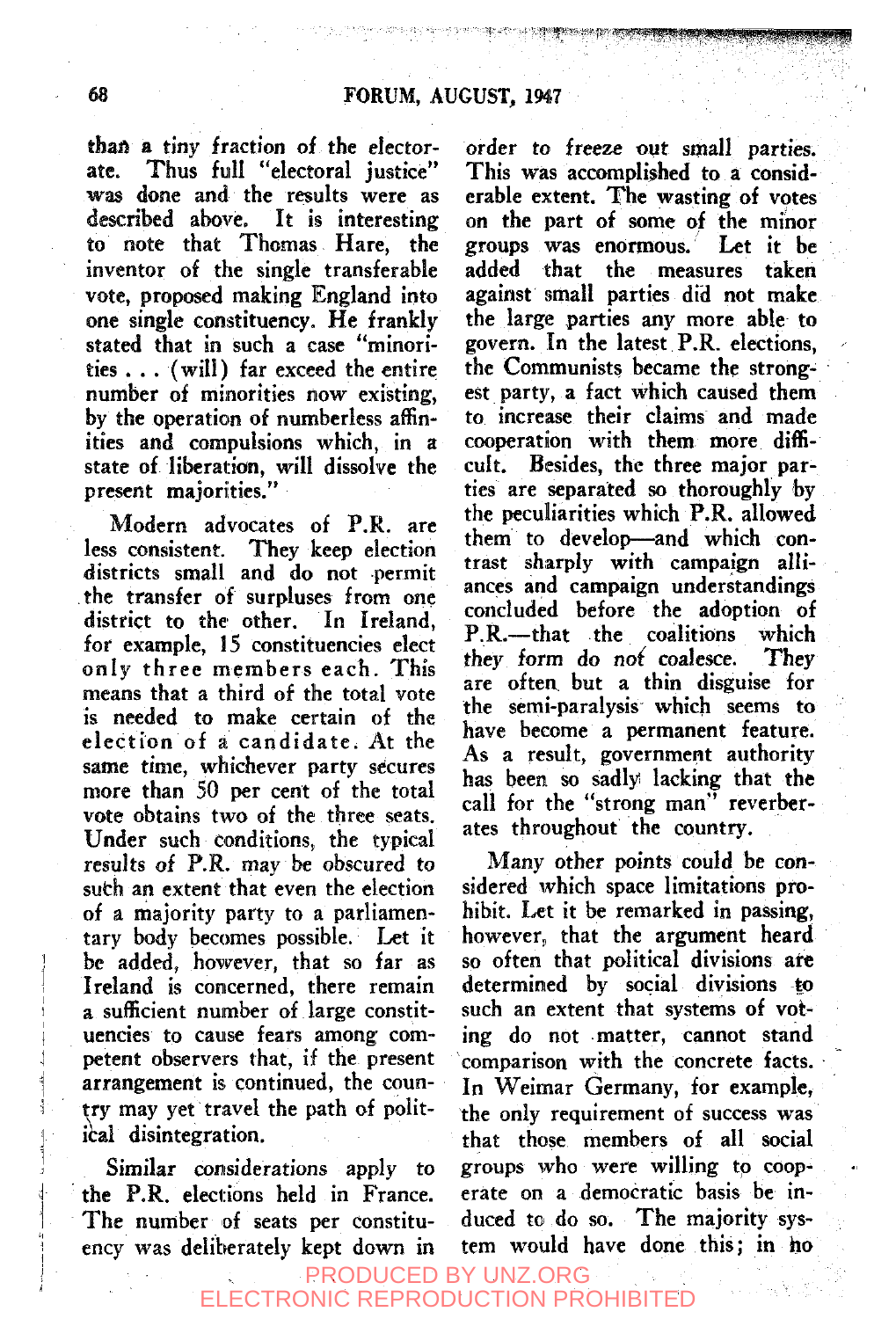election, up to and including September, 1930, would a combination of Social Democrats and the Center parties have failed to secure a majority. On the other hand, it is easy to see that P.R., regardless of the social structure, would destroy majorities which the plurality system has allowed to develop. Take the case of the present Labor government in England. In spite of its name, had it not had the strong support of middle-class voters some of whom voted for the Conservatives in the past and may do so again in the future—it would never have come to power. Even with this support the Labor candidates polled only about 48 per cent of the popular vote. Few observers would deny that, under P.R., they would have secured even less, as many voters would have supported Liberal and other minor party candidates if they had had a chance. In other words, the one stable democratic government of a major country now existing in Europe- would have been utterly impossible under P.R. No change in the social structure was needed to bring about such a result.

A few words must suffice, also, on the recent history of P.R. in Germany. When, during the Moscow Conference, Molotov insisted on P.R. for all German elections, he only reflected the anxiety of the Communists in the Western zones, who, without P.R., would suffer almost complete defeat practically everywhere. The American delegation rook the strange stand that P.R. should, be used for the constituent assemblies, but that the

Germans should be allowed to choose a different system afterwards. By this time it should be clear that once P.R. has been used it creates so many vested interests that its abolition is all but impossible. Professor Karl Lowenstein, in his thoughtful book, Political<sup>®</sup> Recon*struction,* proposed, for this reason, the opposite procedure:

"It is suggested .. . that for elections to be a national assembly the majority system should be universally applied. If subsequently the assembly decides, in any country, in favor of proportional representation for future elections, it may do so. The British people were able to retain the beneficial two-party system . . . only because they obstinately refused to be lured into the political quagmire of proportional representation."

The return of P.R. was decided upon in the American zone of Germany without a proper weighing of the issues involved. As soon as informed Germans began to realize what had happened, there arose a vigorous opposition to P.R. A manifesto by a number of leading scholars and writers, published in the Heidelberg monthly. *Die fVandlung*, was followed by nearly 2,000 communications from readers. By March 7, 1947, no fewer than 1901 of these communications had expressed themselves against P.R., and only 73 for it. Similar experiments in Wiirzburg and Berlin led to similar results. If our aim is to be the democratization of Germany, it is time that our official policy should pay attention to these facts.

In the United States the P.R.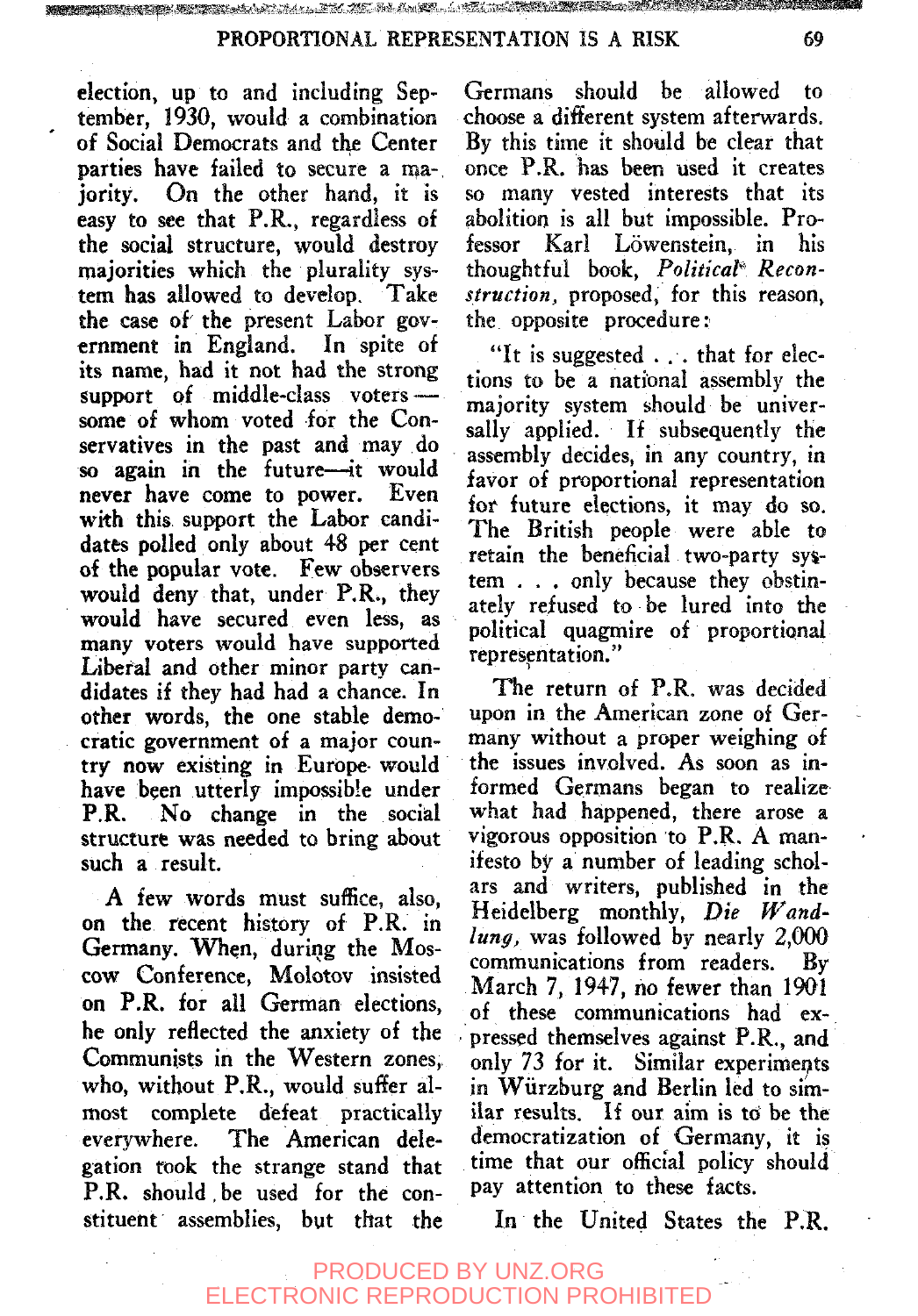issue presents itself principally in local government, on which the proponents of P.R. concentrated when it became clear that their chances in state and national government were small. The claim, now frequently advanced, that P.R. is necessary for good government, has no basis in fact. Only about a dozen American cities have P.R.; few would claim that they are all well governed, and no one can deny that at least several hundred cities have good government without having P.R. Nor is there any essential relation between the city manager plan and P.R. There are more than 600 manager cities now; only about 2 per cent have P.R., and at least half of the total have good government.

Some of the more significant aspects of P.R. have been brought to light by its use in New York City. The major newspapers, with the exception of *The New York Sun,*  were at first willing to give it a^ trial. *The Daily News* changed its stand in November, 1937, as soon as the count of the first P.R. ballots made it plain that Fusion had failed to secure control of the P.R. council on the same day when Mayor LaGuardia and his citywide running mates were, under the plurality system, returned with sweeping majorities. Fusion never did capture the council; the accomplishments of the reform administrations were made possible only through elections held under the plurality system. When, in 1941, the first Communist was elected to the council, *The New York Times* 

came out against P.R. In 1943, when two Communists and one fellow traveler were elected, the opposition was joined by *The New York Post* and *The World Telegram.* Of the major newspapers. *The Herald Tribune* is now the only one upholding P.R. An editorial published in *The New York Times* of April 2, 1947, commented in these words-on the impending attempt to abolish P.R.:

> P.R. as a method of choosing a City Council was adopted by the voters of New York 11 years ago in the belief that it would prevent Tammany domination of the Council by creating- an accurately representative opposition to such domination. It has not had this result. It has had the result, rather, of exaggerating small-group representation out of all proportion to the real numerical strength of such groups in the community. The system has made possible and encouraged the election of extremists who could not otherwise hope for public office. It has acted as an in- $\frac{1}{2}$  structure distribution, from strument of disintegration, fragmentizing the electorate by emphasizing areas of disagreement. rather than of agreement. There is now under way a movement to repeal the system through a popular referendum to be held next fall. We wish that movement well.

What *The Times* says is important from the point of view of national as well as of local government. Our cities, to say the least, do not need P.R.; countries using it for national government incur a fatal risk by doing so.